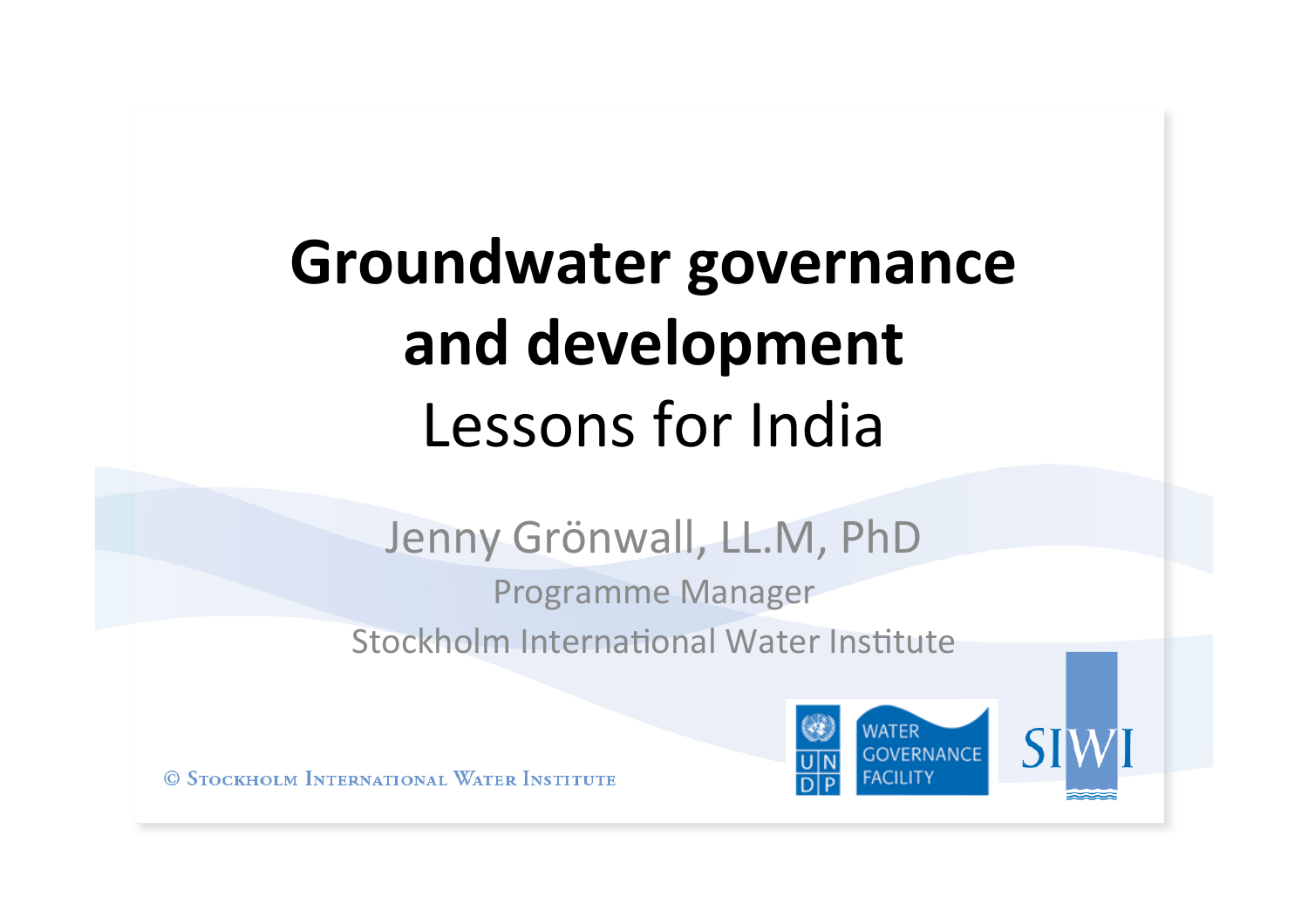## "Water governance"

- *Determines* how we as individuals and as a society manage, use and allocate scarce water resources and arrange water supply and sanitation services with PPP, precaution & sustainability in mind
- 'Good governance' = process for better organisation and coordination, **based on transparency, integrity &** accountability,
- ... *considering* a range of actors & stakeholders (involvement, ownership)



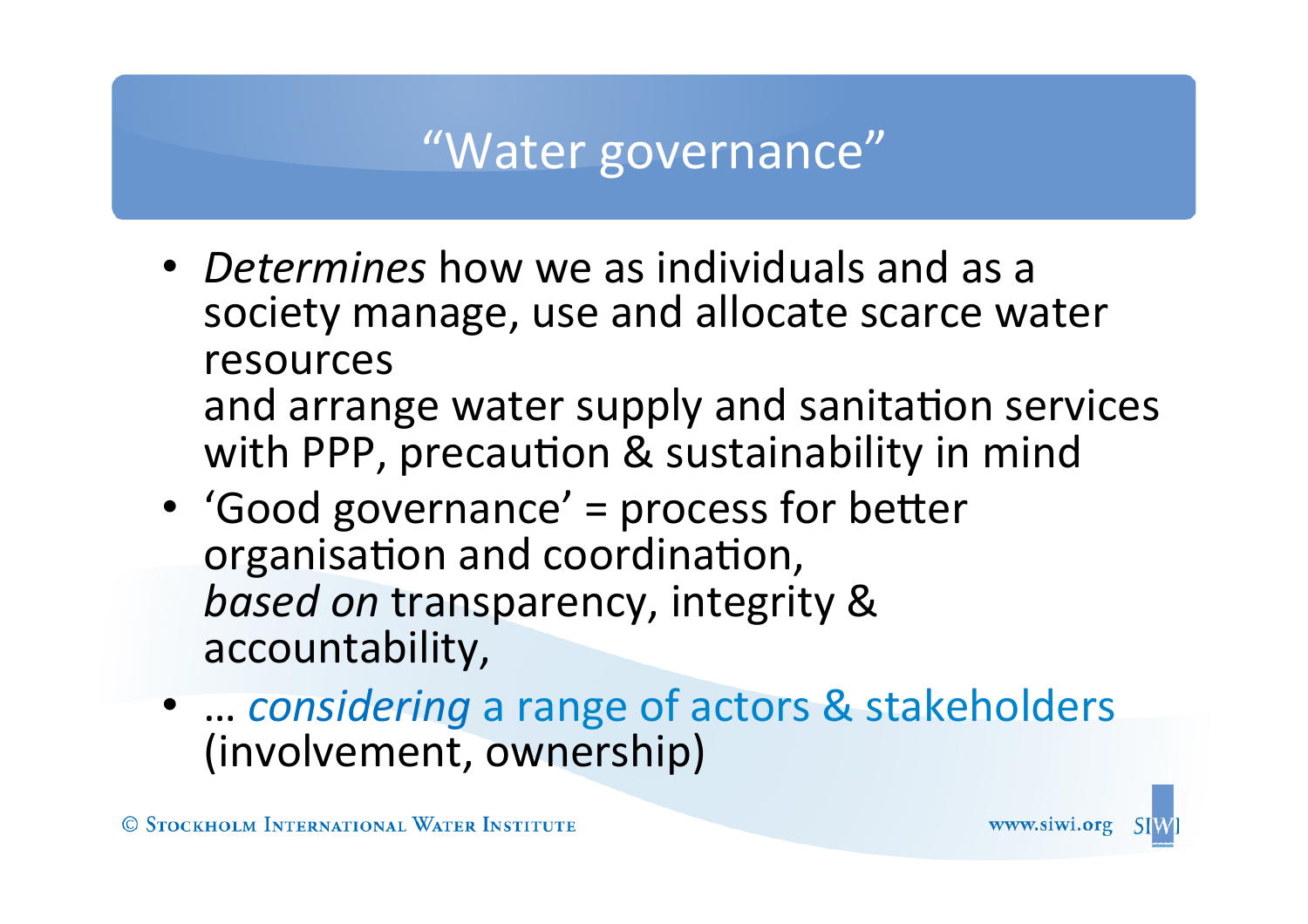## Water governance, cont'd

- *Defined by* political, social, economic and administrative *systems that are in place* and which directly or indirectly affect the use, development and management of water resources and the delivery of water services at different levels of society.
- The water sector also impacts on and is affected by decisions and development outside of the water sector (IWRM, W-E-F nexus approach, complex CC relationships)

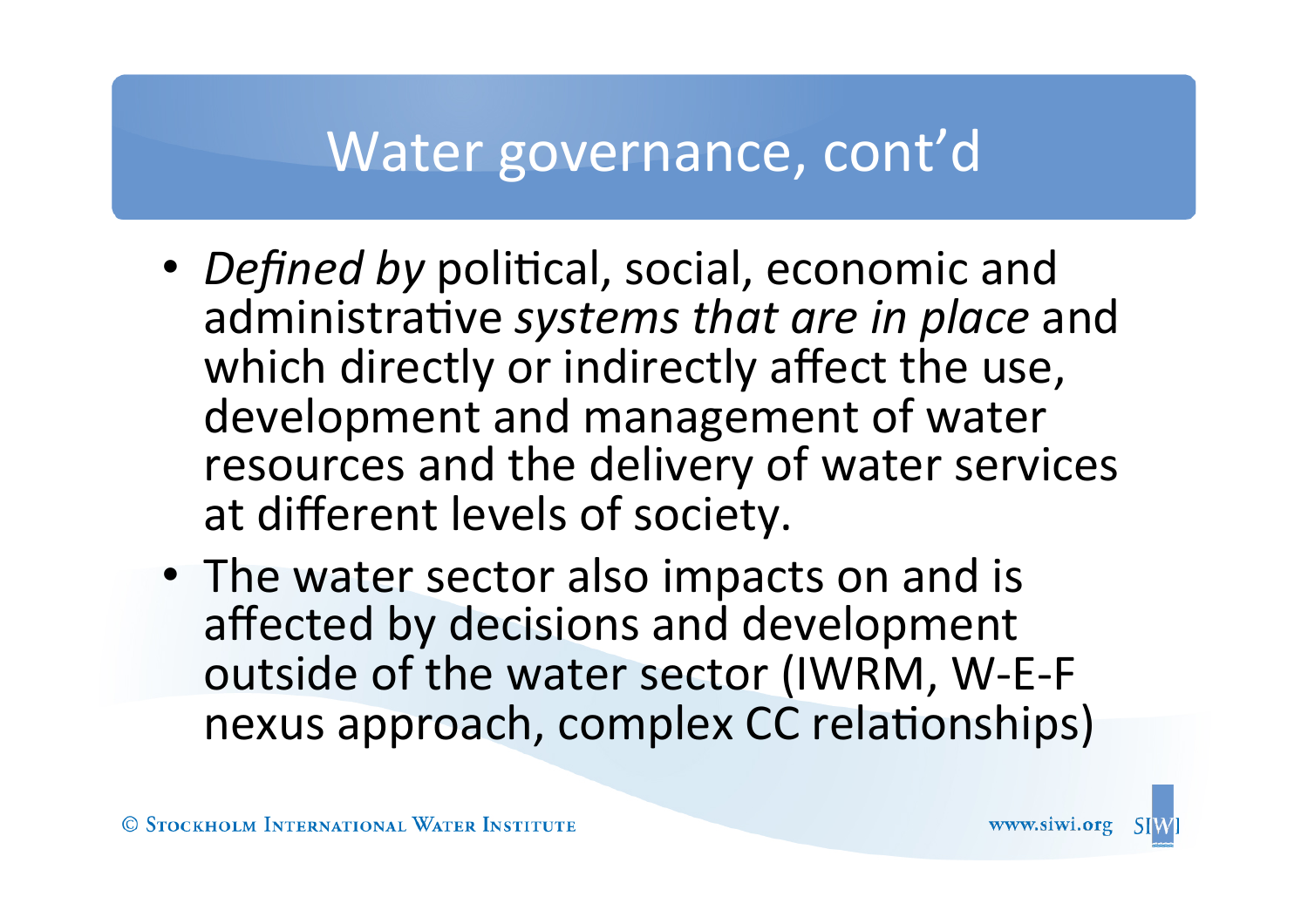#### Groundwater governance addresses...

### Principles of

equity and efficiency in water resource and services allocation and distribution,

the need for integrated water management approaches and

the need to balance water use between socio-economic activities and ecosystems



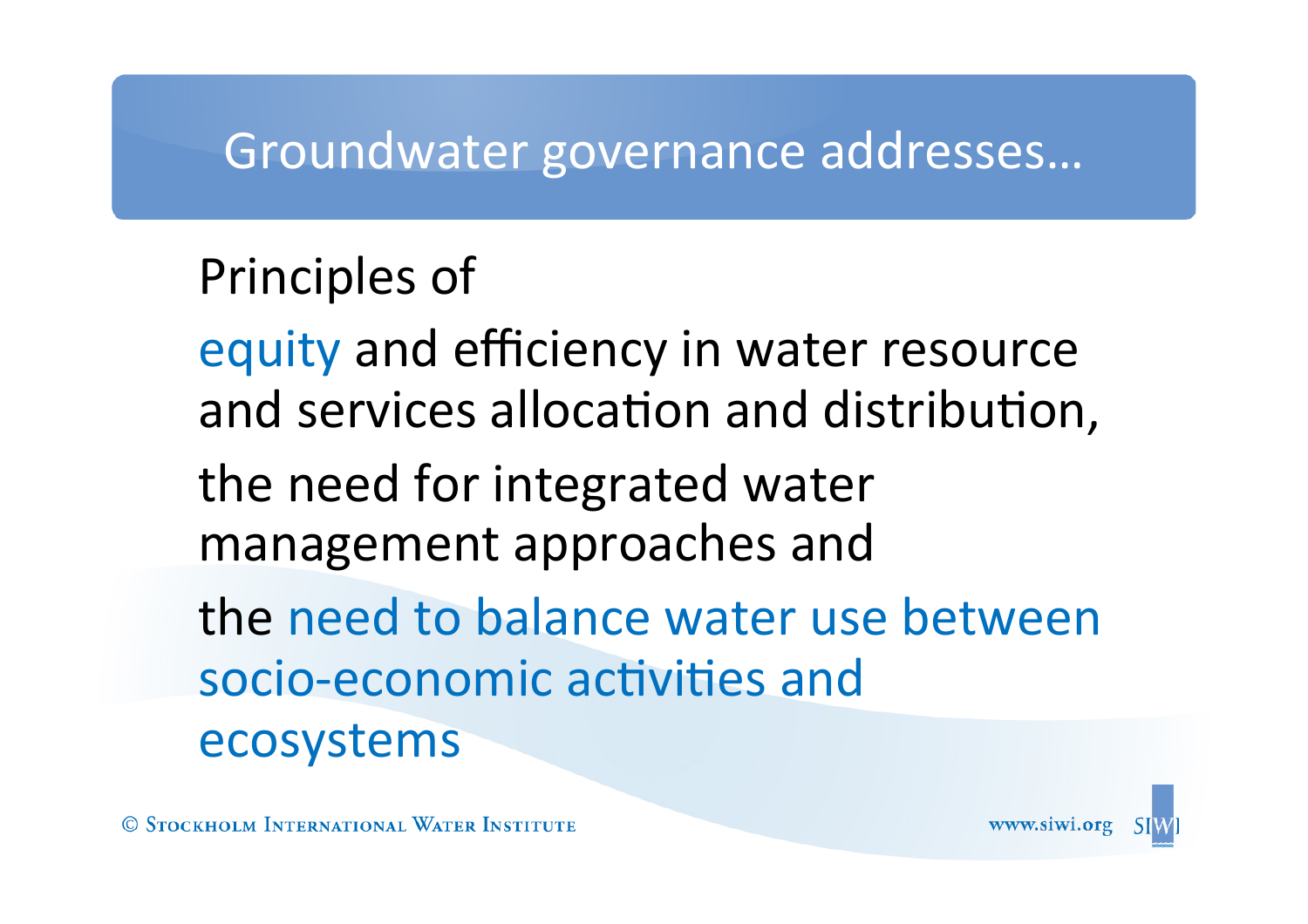#### GW governance addresses, cont'd

Formulation, establishment and implementation of

water policies, legislation, institutions and water administration

based on aquifer conditions and hydrogeological characteristics rather than administrative boundaries





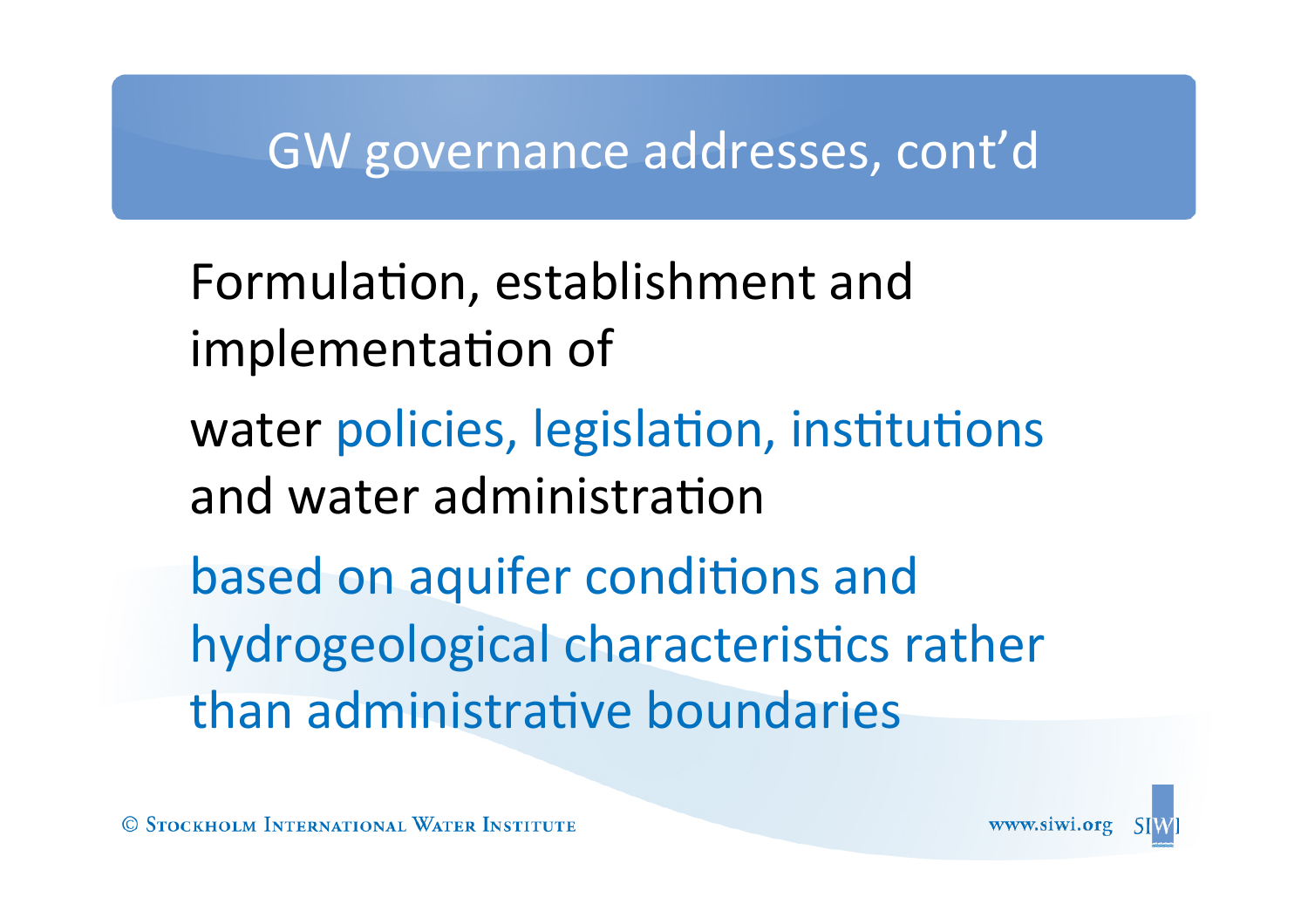#### GW governance addresses, cont'd

Clarification of the roles of government, civil society and the private sector and their responsibilities regarding property rights, management and administration of water resources and services

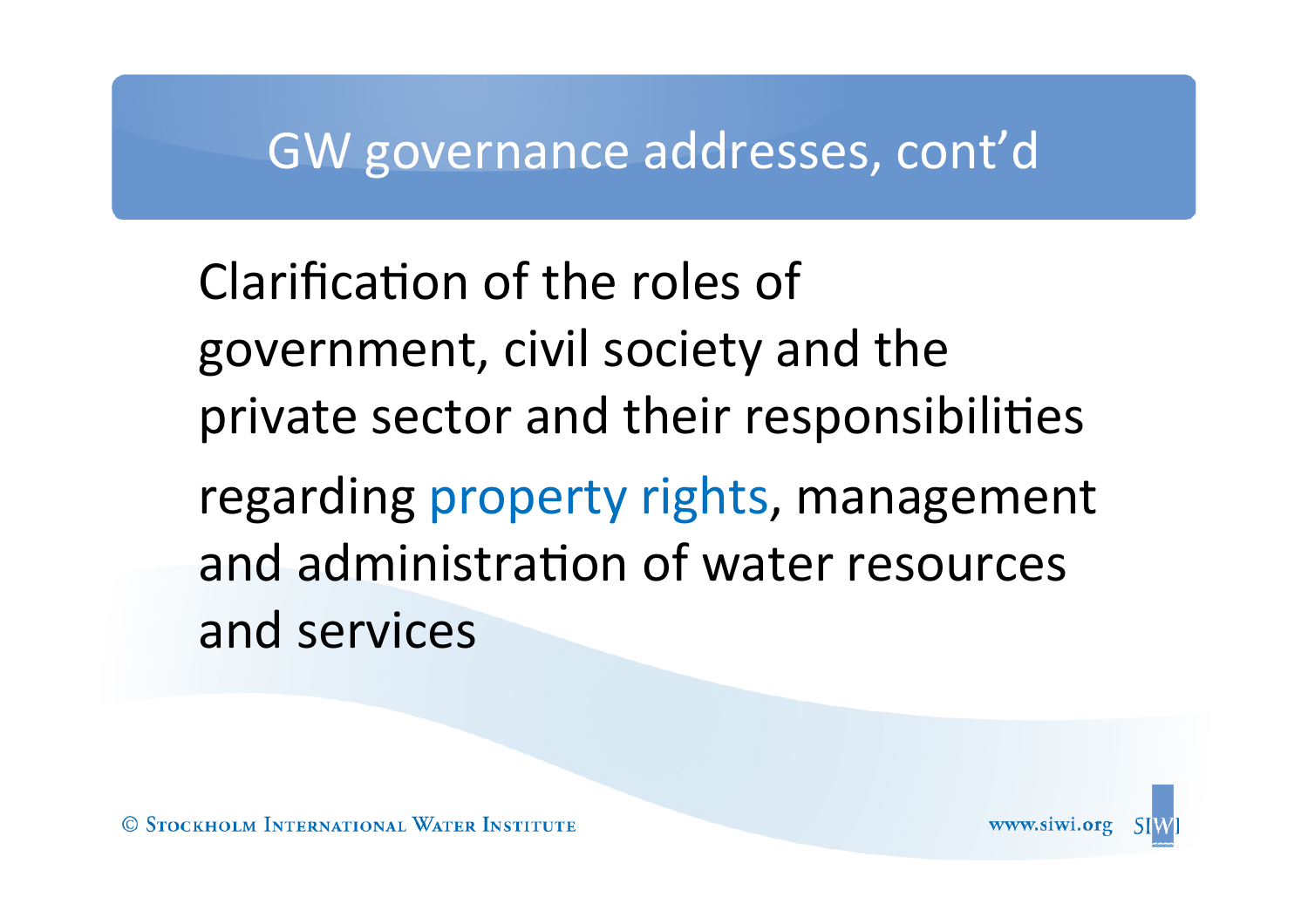#### Groundwater governance necessitates...

Monitoring, assessment, documentation & sharing of best practices

- IGRAC's UN-supported Monitoring Network (country level, transboundary aquifers, ...)
- WB's Hydrology Project for India (mid-90s–2014)
- 'Participatory aquifer mapping': PGM in AP, India (farmer data mgt, crop-water budgeting, community)



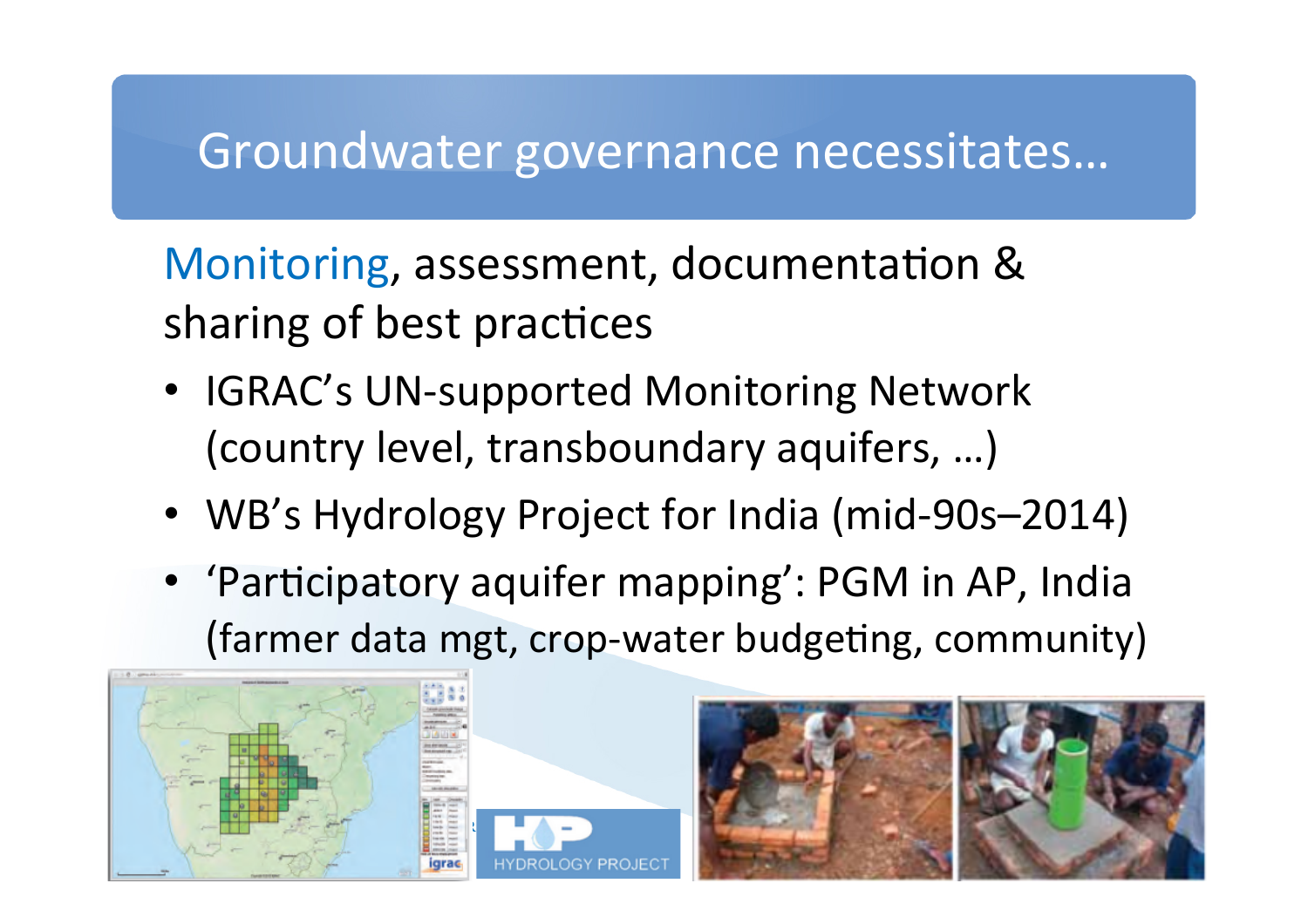#### GW governance necessitates, cont'd...

Development of tailored, contextualised knowledge, tools & methods

- Local hydrological conditions  $\rightarrow$  alluvial NE India *not* overexploited  $\Rightarrow$  electrified pump sets
- Leaking pipes  $\rightarrow$  rising GW table in cities  $\Rightarrow$ conjunctive use of GW & surface water possible

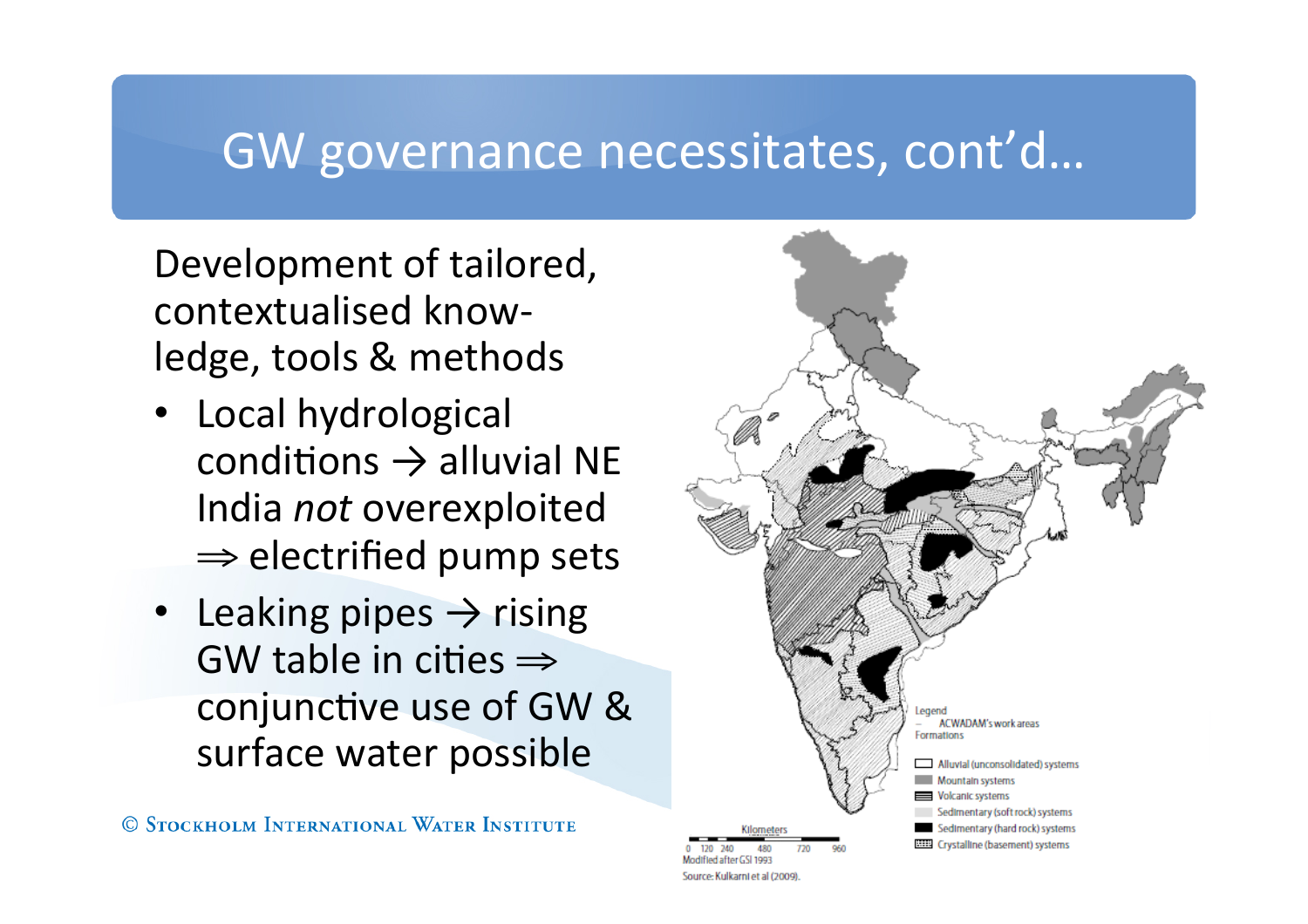### GW governance necessitates, cont'd...

Law & policy reform and implementation at national, regional, local & river basin levels  $-$  & aquifer (GW body) basis

- Federal streamlining templates in India (Model Bill 2011, Water Framework Law 2012/2013, NWP 2012, 12th 5-yr Plan 2012)
- Appropriate institutions: *receptive* authorities with sufficient capacity & manoeuvre for dialogue
- AP WaLTA 2002, Maharashtra GW Bill 2009 (2013/14), TN GW Act 2003 repealed 2013

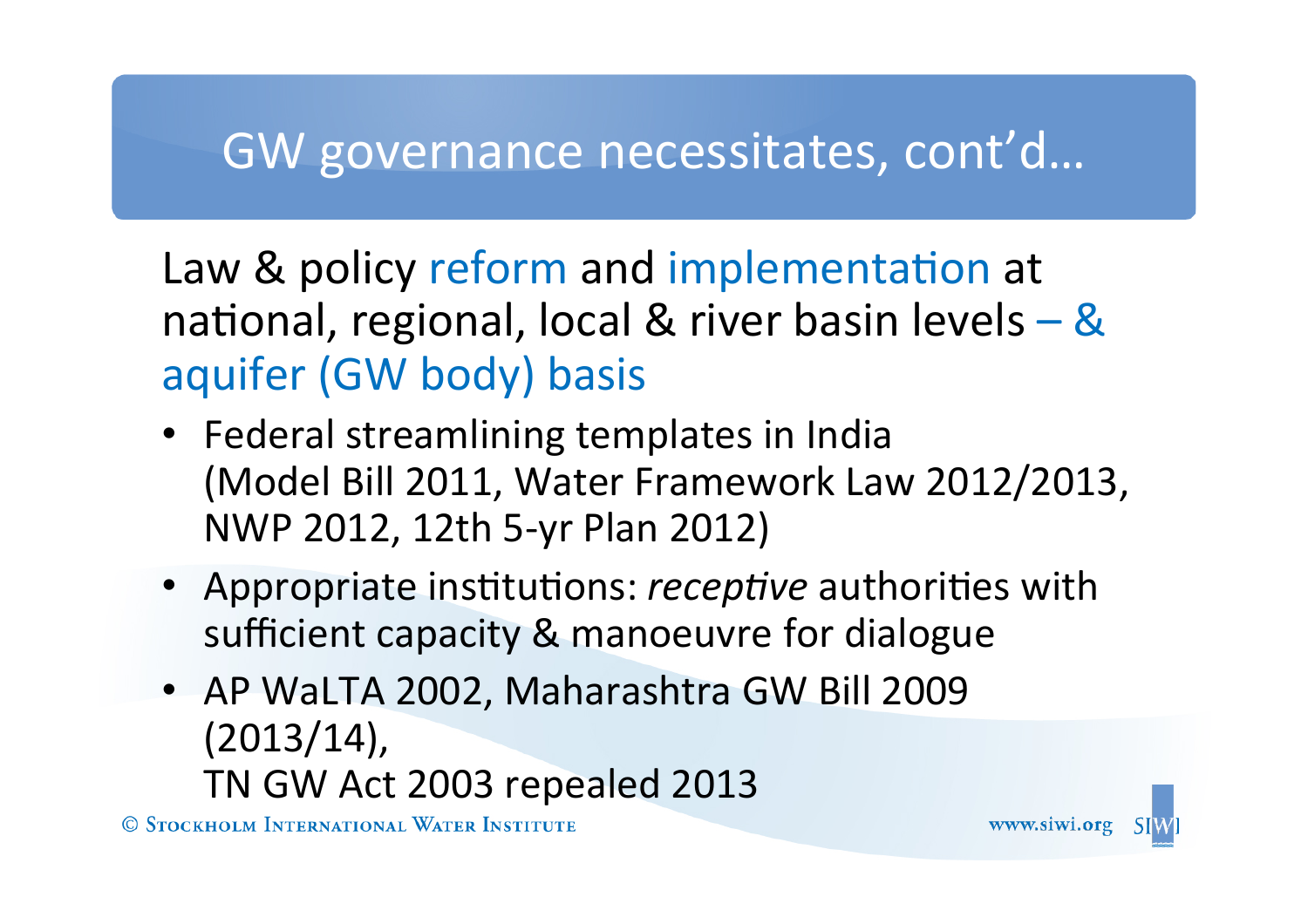#### Implementation & compliance: Lessons from Bangalore, KA, India

Karnataka GW Acts 1999, 2011 (w.e.f. 2013)

- Command & control; no public trust doctrine or CRP
- Provisions apply to CGWA-notified, over-exploited areas – whole B'lr Urban District ( $\neq$  scientific)
- GW Authority, delegated to District level  $\rightarrow$ Bangalore Water Supply & Sewerage Board: Lack of implementation capacity (know-how, manpower, funding + disinterest in GW as a source)
- Low legitimacy; lack of alternatives to well-water  $\rightarrow$  only 66,000 of  $\geq$  400,000 registered (despite (empty) threats to cut electricity supply)

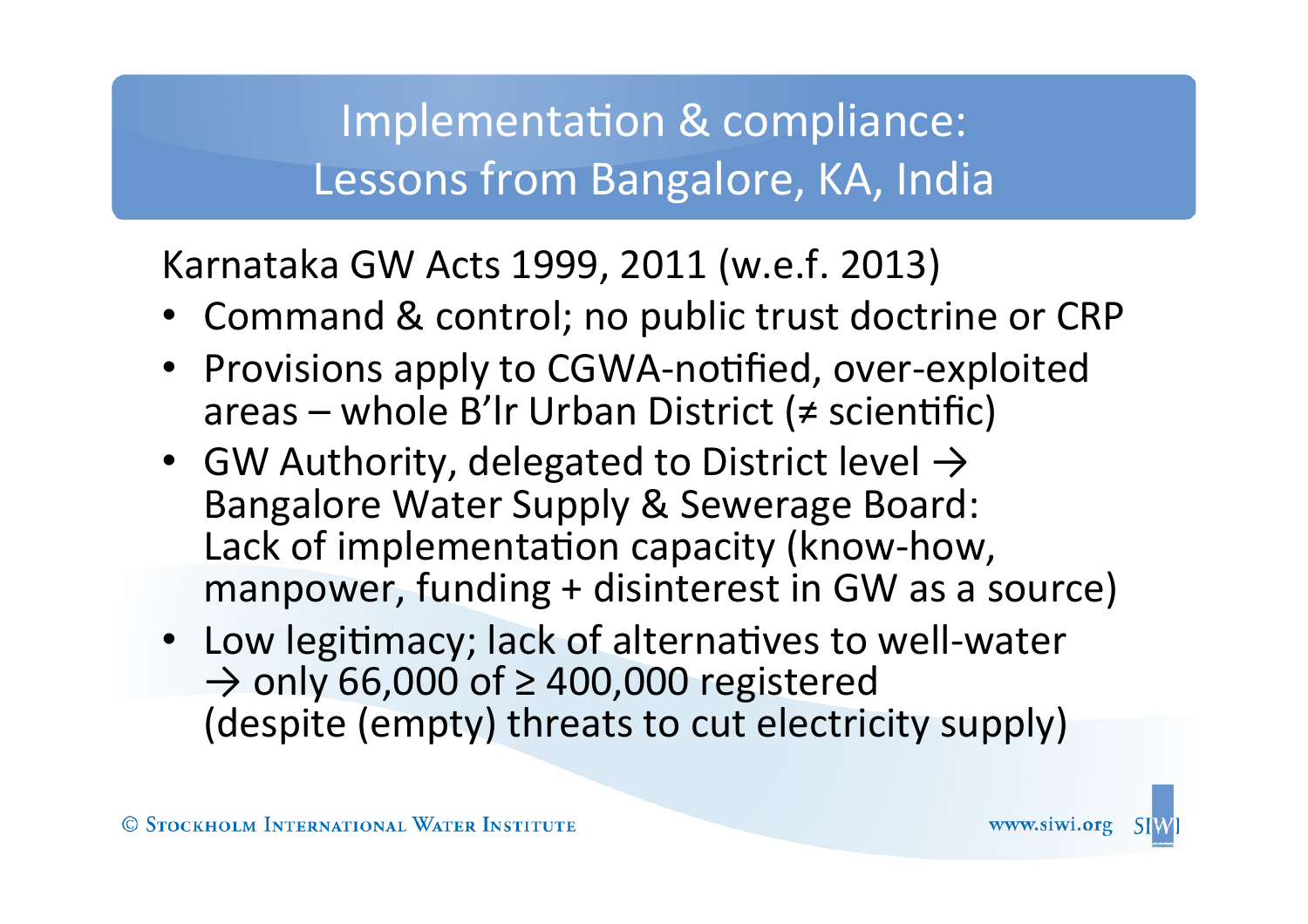#### Legal framework for groundwater governance

Should provide answers to key questions such as

- Who can access groundwater, where, for which purposes and under what conditions?
- How are aquifers protected against depletion and pollution?
- According to which criteria are the finite resources of nonrecharging aquifers to be allocated and protected?
- What kind of monitoring and planning tools have to be used?
- How will private and public interests be balanced and how are stakeholders to be involved in decision-making and management processes?

(GEF & Mechlem 2012)